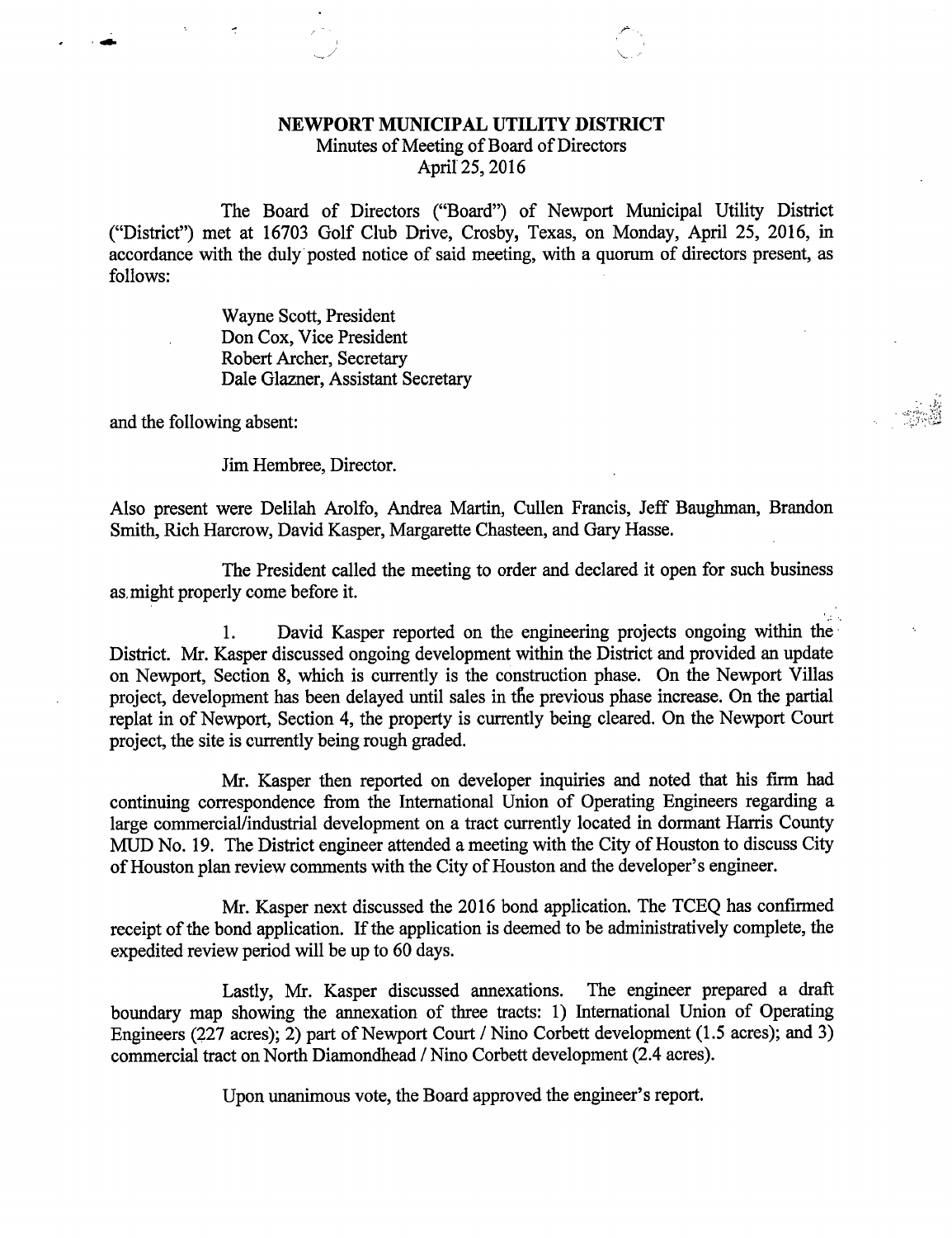2. Brandon Smith reported on the District walk-through held on April 19,

3. Mr. Smith next reported on operations of the water system in the District. Ground water permitted through February 28, 2017 was 175.200 million gallons, and remaining ground water as of April 19, 2016 was 175.167 million gallons. Total ground water produced was 0.033 million gallons, and total surface water produced was 30.370 million gallons. Billed water was 30.403 million gallons with an accountability of 84%.

Jeff Baughman reported on work completed at the surface water treatment plant, which included installing flooring and trim, completing all painting and trim finish, installing bathroom fixtures and sinks, staining all cabinets, painting the main shop floor, installing a new injection quill for LAS feed, installing a depth gauge and removing debris at intake screens, and sludge disposal. Boeker Countertops installed countertops, and Trinity performed belt pressing for the lagoons. The field crew raised "A" boxes and manhole for lagoon piping. Pending work includes installation of flashing on the existing building to prevent leaks. The operator is currently obtaining quotes to have pump check valves on No. 2 and No. 3 replaced, and replacement of a vacuum breaker for sludge pumps.

Mr. Baughman then discussed the status of the water wells in the system. At Water Plant No. 1, Alsay performed an analysis of a submersible well pump that was not operating at full efficiency. At Water Plant No. 2, 28 shrubs were planted on the north side of the fence. Pending work at Water Plant No. 1 includes replacing leaking check valves on booster pumps, replacing existing air relief and adding secondary air relief on header, replacing meter on header, purchase and installation of LAS tank and injection quill, and replacing the chlorine booster pump.

Cullen Francis reported on the status of the wastewater system in the District. Total flow for February amounted to 21.323 million gallons, with an average daily flow of 0.687 million gallons. There was 6.25" of rainfall for the month. There were no violations noted at the facility.

Mr. Francis next reported on work completed at the wastewater treatment plant, which included removal of debris from the chlorine injector, pulling rags from RAS and influent channel, installing a new non-potable Pump No. 1 chlorine basin and installing 250-feet of chlorine solution line to Clarifier No. 1 and No. 2. Rawlins Services completed electrical installation for floor pumps, Foster Fence completed repairs on the perimeter fence, and Trinity performed belt pressing on digesters.

Mr. Francis next discussed the operations of the District lift stations. At the Handspike Lift Station, the operator deragged Pump No. 1 and No. 2. At the Helmsman Lift Station, the operator backwashed Pump No. 1 and No. 2, deragged Pump No. 1 and No. 2, and installed header braces. At the South Diamondhead/FM 2100 Lift Station, the operator deragged Pump No. 1 and No. 2, replaced check valves on Pump No. 1 discharge line, replaced ball valves on Pump No. 2 discharge line, and repaired the gate into the lift station.

94088-002 304699v1 amp 2

2016.